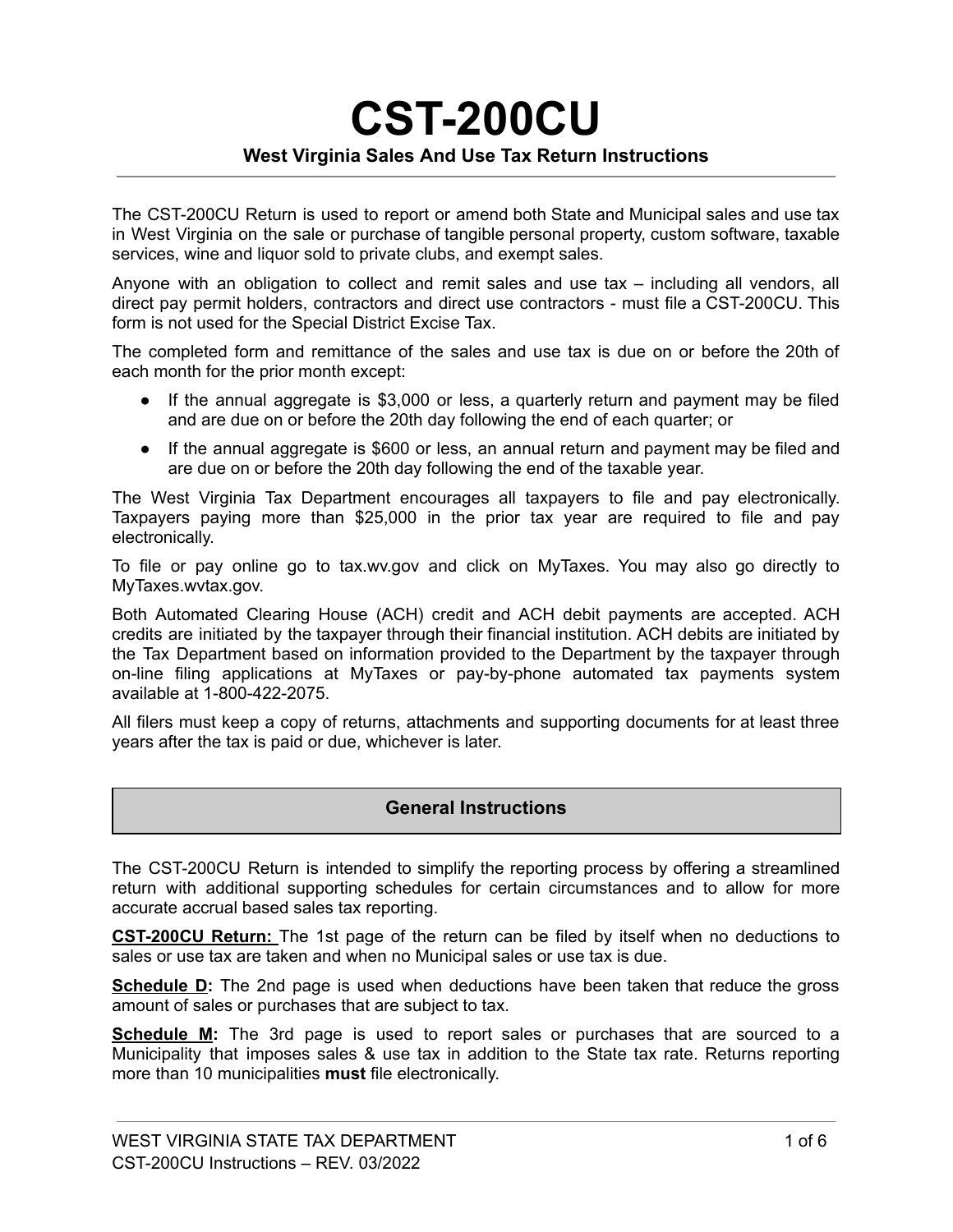In certain situations, a tax due calculation may result in a tax credit due the taxpayer. For this reason the CST-200CU will allow for a negative amount of taxable sales and sales tax due. Negative sales tax calculations will initiate a request for refund or credit and require a review by the WV State Tax Department. Negative amounts are not acceptable when reporting use tax.

**The supplemental Schedules S, U, & BD** are required and used for the review process when specific circumstances are reported on the CST-200CU, including but not limited to the following:

- Filing an amended return
- Credit memos or ledger adjustments completed after a purchaser has already been invoiced for tax
- Refunds to purchasers that result in deductions that are greater than gross sales for the tax period
- Reduction of a prior sales tax liability when an amended return is submitted by a non-accrual filer
- Deduction of bad debt for sales tax that was remitted on a prior return but never collected from the purchaser
- Reduction of a previously filed use tax liability when an amended return has been submitted

When filing electronically via MyTaxes, a CST-200CU Schedule Import Spreadsheet is able to be imported to the return using an Import option that is located at the top of the MyTaxes return. This allows for easier filing of the supplemental schedules. The spreadsheet may be downloaded at www.tax.wv.gov. Invoice items need to be listed individually on the spreadsheet.

Taxpayers filing a paper return: Your return will be electronically scanned. Use only BLACK ink and send the original return only. Do not send a photocopy.

|  | Please print your numbers like this: | Do not use: |  |
|--|--------------------------------------|-------------|--|
|  |                                      |             |  |

| 0123456789 | 0147 |
|------------|------|
|------------|------|

If you do not have a tax account number assigned by the Tax Department, use your federal employer identification number (FEIN) or social security number. Fill in your legal and business names, address and period covered by the return.

Returning filers: Verify that the tax account number, name, address and reporting period entered are correct. To change or update your information use form BUS-RBL, "Reissuance of Business Registration Certificate" found at tax.wv.gov.

If you have no entry for a line, leave the line blank, except on the first page. If you have no tax to report on this return, enter a "0" on lines 8 and 12 like this:

 $4.$  0.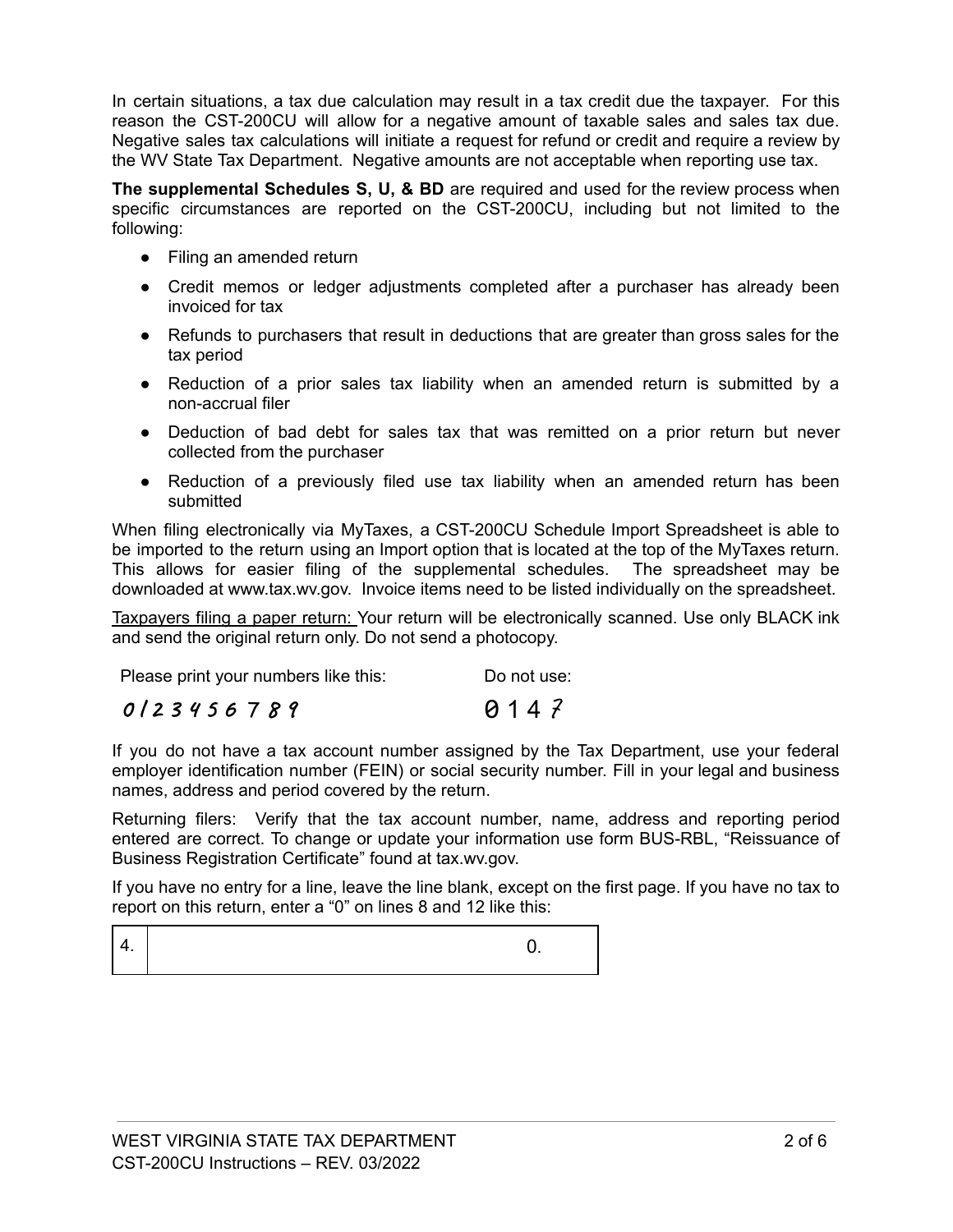# **Instructions on completing the CST-200CU Return**

#### **Line 1: Sales Sourced to WV**

- **Column A (Gross Amount):** Enter the gross amount of all WV sales, both taxable and exempt. This is to include marketplace facilitator sales.
- **Column B (Deductions):** Enter the total deductions to gross sales from Schedule D, Part 1, Line 15
- **Column C (Taxable Amount):** Subtract column B (Deductions) from column A (Gross Amount) and enter the resulting taxable amount
- **Column E (Tax Due):** Multiply the taxable amount in column C by the tax rate in column D, enter the resulting tax due
- **Line 2: Purchases for Use in WV**
- **Column A (Gross Amount):** Enter the gross amount of all WV purchases on which WV sales tax was not paid to the vendor/reseller
- **Column B (Deductions):** Enter the total deductions to gross purchases from Schedule D, Part 2, Line 12
- **Column C (Taxable Amount):** Subtract column B (Deductions) from column A (Gross Amount) and enter the resulting taxable amount
- **Column E (Tax Due):** Multiply the taxable amount in column C by the tax rate in column D, enter the resulting tax due
- **Line 3: Municipal Sales Tax Due:** Enter the total Municipal Sales Tax Due from Schedule M, Column E, Line 11
- **Line 4: Municipal Use Tax Due:** Enter the total Municipal Sales Tax Due from Schedule M, Column H, Line 11
- **Line 5: Excess Tax Collected:** Enter any tax that was collected in excess of the totals due
- **Line 6: Interest:** Enter any amount of interest to be paid if the return is being filed after the due date
- **Line 7: Additions to Tax:** Enter any amount of additions to tax to be paid if the return is being filed after the due date
- **Line 8: Total Due or Credit:** Add lines 1 through 7 and enter the resulting total amount due or credit
- **Line 9: Less Prior Payment:** Enter any prior payment that was made that was to be credited to this return. This includes a prior overpayment that was approved to be carried forward, an accelerated June payment that was made by required taxpayers, a sales tax credit from a CST-240 claim, or the original payment amount when submitting an amended return
- **Line 10: Less State Use Tax Credit:** Enter the sales tax from Schedule D, Part 3 that was paid to another state on purchases that are subject to use tax in WV and have been reported on Line 2
- **Line 11: Tourism Development Credit:** Enter the credit for tourism development from Schedule D, Part 4 to be applied to this return
- **Line 12: Amount Due or Credit:** Subtract Lines 9, 10, & 11 from the total due or credit amount on Line 8; enter the resulting amount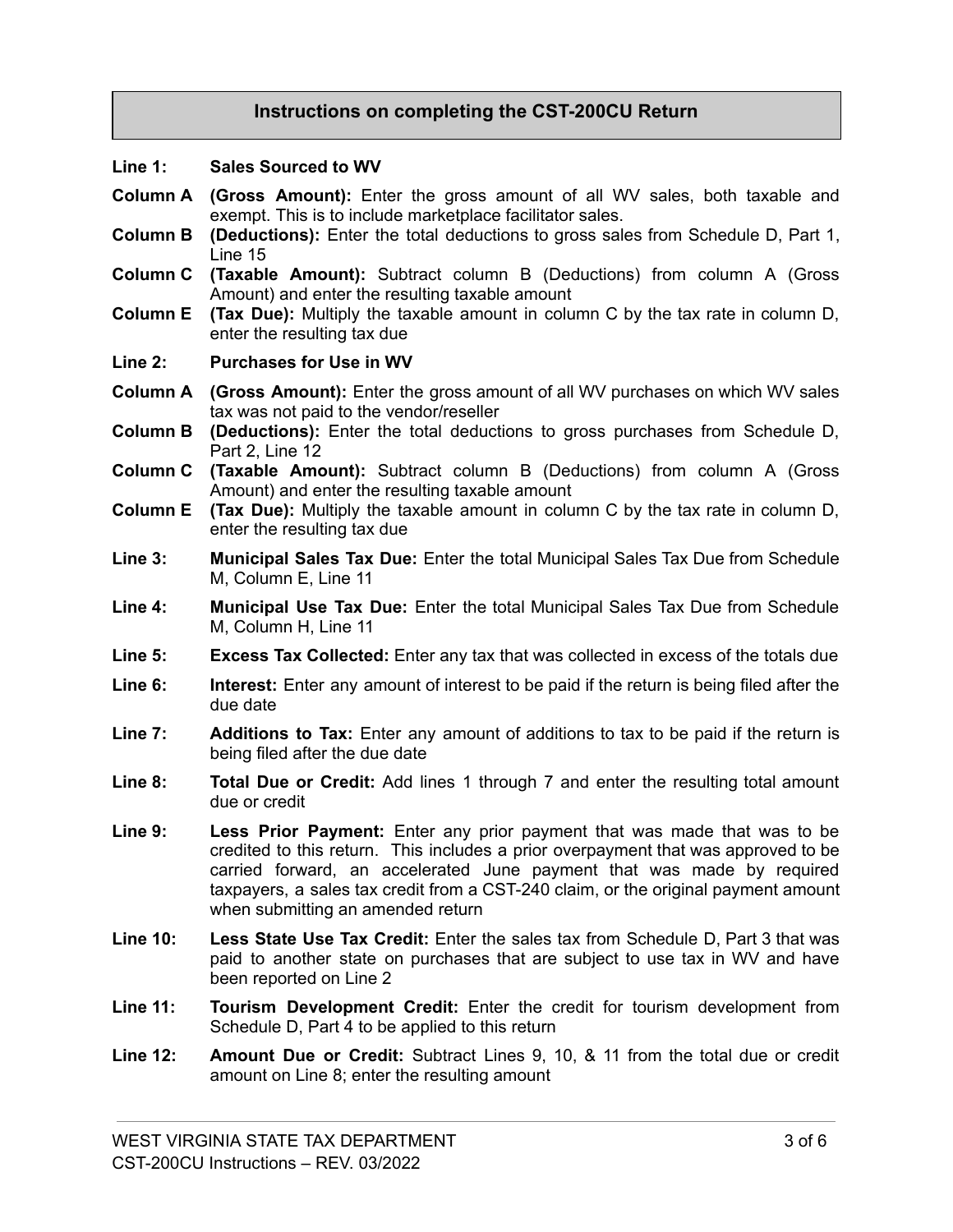- **Line 13: Refund Amount / Carry Forward Amount:** If the result of Line 12 is a negative amount and a refund or credit of tax is due, enter the portion requested to be issued as a refund and/or the portion to be carried forward as credit to the next period
- **Line 14: Taxable Sales of Wine/Liquor to Private Clubs:** Enter the total taxable retail sales of wine/liquor products sold to private clubs that were included in the sales reported on Line1. This should only be reported by Retailers, not Distributors/Direct Shippers.

Enter the corresponding wine/liquor account # where this amount is also reported on the WLT Distribution Return

**Lower Line Check Boxes:** Check the box next to any applicable supplemental schedule that is being submitted with the return.

Check 'OASIS Transfer Sheet attached' if you are remitting tax due with an OASIS transfer and have attached your OASIS Transfer Sheet. This checkbox should only be used by other State of West Virginia agencies.

**Sign Your Return:** It is important to include all information requested in the signature box of the CST-200CU Return. Your return is not considered complete unless it is signed.

#### **Instructions on completing CST-200CU Schedule D**

#### **Part 1: Sales Tax Deductions**

Any deductions to the gross amount of sales that are taken on Line 1, Column B of the CST-200CU Return must also be listed on Schedule D, Part 1.

- **Line 1:** Enter the amount of exempt sales for which exemption certificates were received during the tax period corresponding to the return and for which tax was not included on the original invoice
- **Line 2:** Enter the amount of exempt sales for which direct pay permits were received during the tax period corresponding to the return and for which tax was not included on the original invoice
- **Line 3:** Enter the amount of credit memos or ledger adjustments that were completed after a sale was originally invoiced with tax but has since been credited or adjusted. This is typically done when a customer presents an exemption certificate or direct pay permit after a sale was originally invoiced with tax. A supplemental Schedule S must also be provided that details these specific transactions.
- **Line 4:** Enter the amount of taxable sales that were returned by the purchaser or refunded to the purchaser

When the amount of deductions exceed the amount of gross sales for the reported period, resulting in a negative amount of taxable sales, a Schedule S must be provided that details all of the transactions deducted for both lines 3 & 4 and will initiate a request for refund or credit

- **Line 5:** Enter the amount of uncollected bad debt for which sales tax was invoiced and paid to the State Tax Department in a prior period but never received from the purchaser. A supplemental Schedule BD must also be provided that details these specific transactions.
- **Lines 6 through 13:** Enter the amount of goods or services sold which are deemed per se exempt by WV State Code for which sales tax was not invoiced to the purchaser.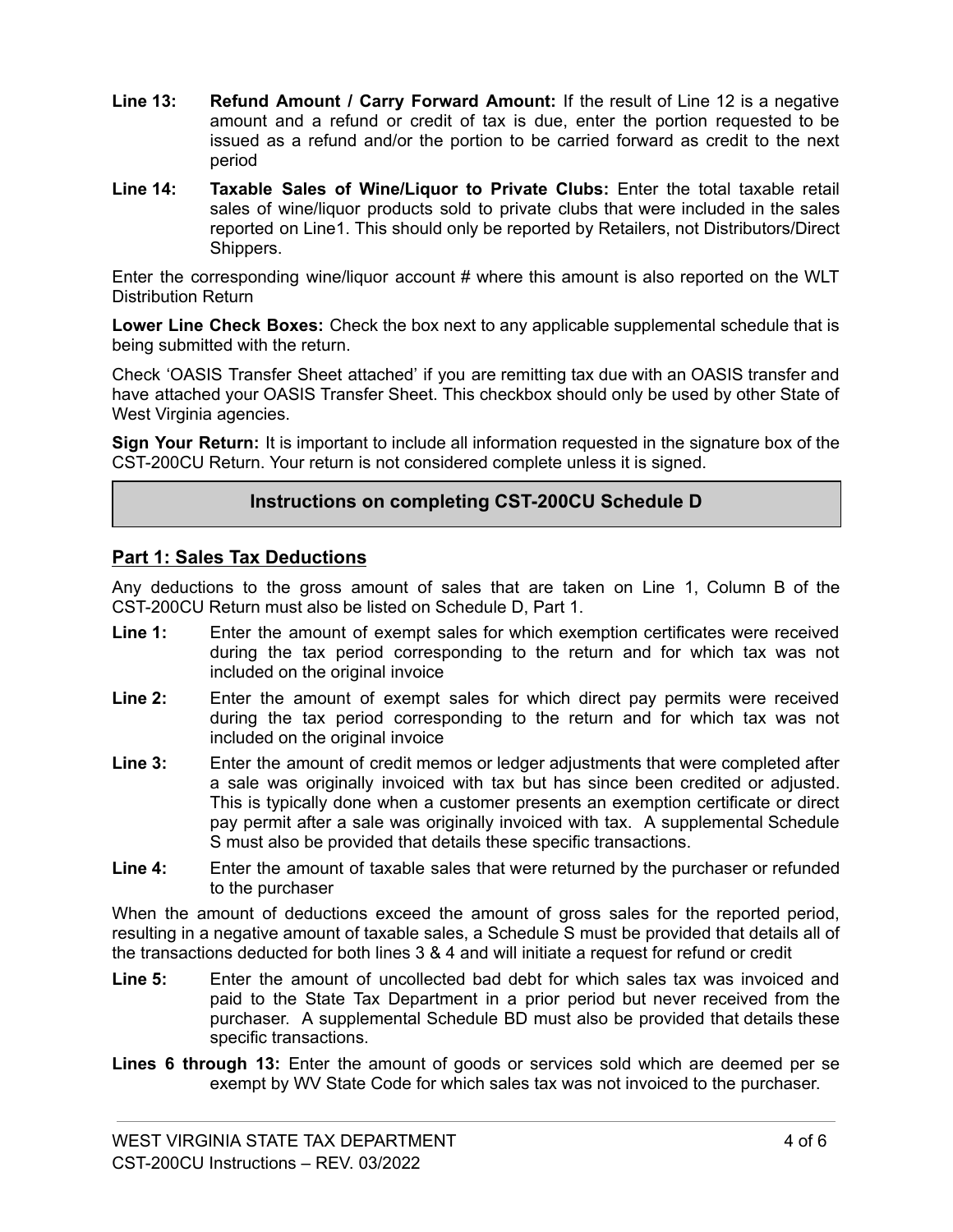- **Line 14:** Sales of other per se exemptions: Use this line to report marketplace facilitator sales that are reported on Line 1, Column A, as well as other miscellaneous per se exemptions.
- **Line 15:** Enter the total of lines 1 through 14.

# **Part 2: Use Tax Deductions**

Entities that qualify for an exemption of tax on specific purchases for use in their business or that hold a valid direct pay permit should list the gross amount of purchases made for use in WV on Line 2, Column A of the CST-200CU Return, when WV sales tax was not paid on those purchases; the portion of qualified exempt purchases should then be deducted on Line 2, Column B of the CST-200CU Return; finally, the detailed amount of deductions must be reported on the Schedule D, Part 2.

**Lines 1 through 11:** Enter any exempt purchases under the correct exemption.

**Line 12:** Enter the total of lines 1 through 11.

# **Part 3: Use Tax Credit for Tax Paid on Out of State Purchases**

West Virginia sales and use tax law provides a credit for sales or use taxes that are properly due and paid to another state on property or services purchased outside West Virginia and subsequently used, stored, or consumed in West Virginia. The credit is allowed up to the total of West Virginia state use tax (0.06) imposed on the same property or services purchased in the other state.

- Enter the abbreviations of the state(s) where the items were purchased.
- Enter the Total Purchase Amount of the goods or services purchased that have also been reported on Line 2, Column C of the CST-200CU Return and are subject to WV State Use Tax
- $\bullet$  Enter the amount of tax paid to the other state(s)
- Enter the amount of tax paid to the other state that should be credited towards this tax periods use tax liability. This amount should not be greater than the current use tax due nor should it exceed 6%

West Virginia does not credit the tax paid to another state on exempt purchases used in WV, the credit or refund of tax paid to another state on an exempt purchase should be requested from that State.

# **Part 4: Sales Tax Credit for Tourism Development (Approved Applicants Only)**

- Enter the amount of annual credit remaining at the start of the current tax period being reported
- Enter the monthly base tax amount for the specific credit being used
- Enter the sales tax due for this tax period as listed on Line 1, Column E of the CST-200CU Return
- Enter the credit allowed this month (Sales Tax Due minus Monthly Base Tax Amount)
- Enter the credit to be applied to this month's liability
- Enter the balance of annual credit remaining (Annual Credit Remaining Previous Month minus Credit Taken this month). The credit balance remaining should be listed on the next monthly return as the Credit Remaining from Previous Month. This amount should reset at the beginning of your annual credit period.